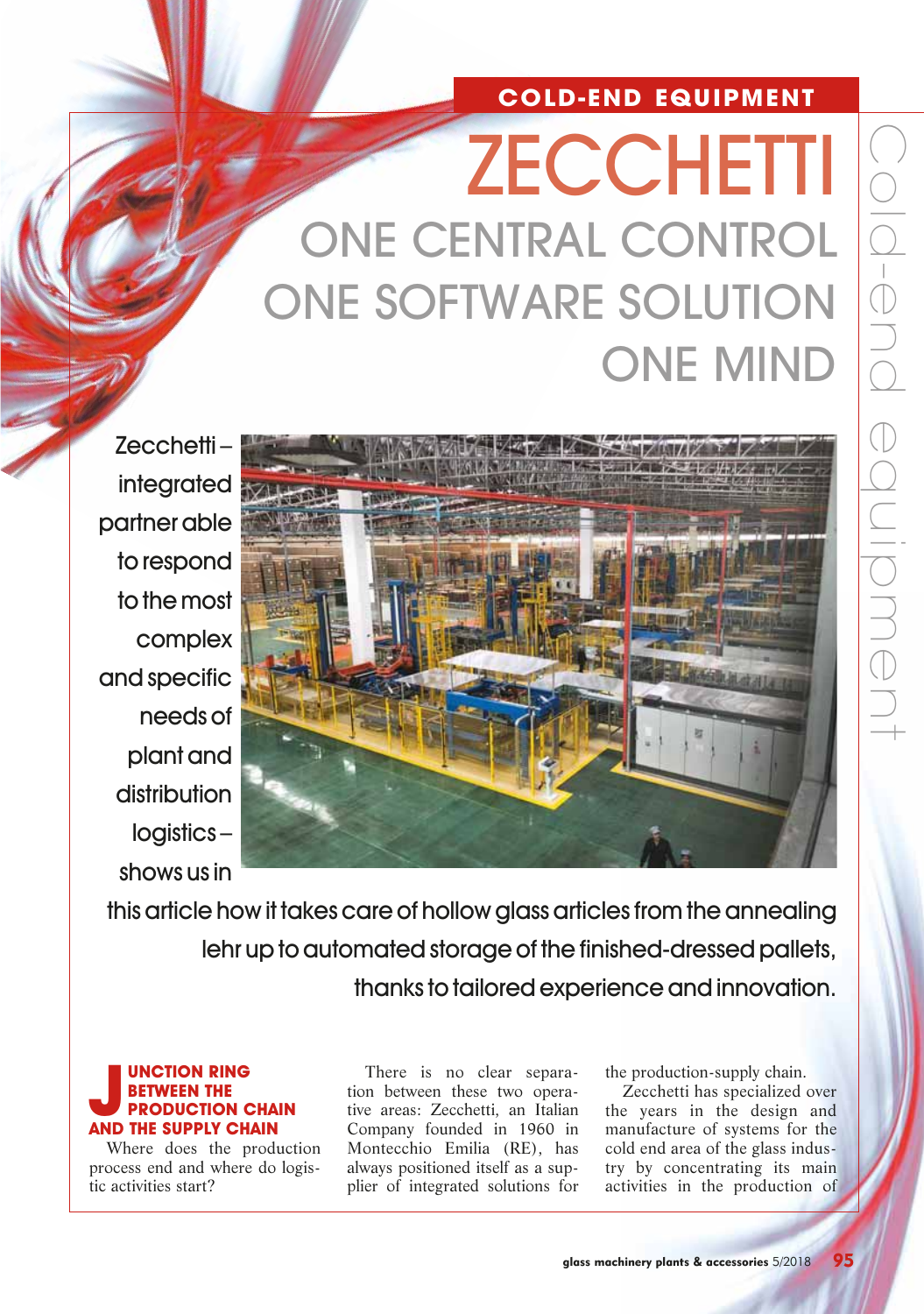## **COLD-END EQUIPMENT**



conveying and palletizing lines for empty glass articles (namely bottles and jars).

The consolidated production range for the cold end includes bottle conveyors, palletizers, shuttle cars, tray formers, etc.. that is turnkey lines moving the articles from the Annealing Lehr exit to the collection area of the finished pallets for being stored into the warehouse.

In this specific field of operation Zecchetti has been able to reach peaks of excellence in terms of performances and reliability.

#### **LEADERSHIP OF CONVEYING AND PALLETIZING IN THE COLD END SECTOR**

Thanks to a consolidated annual turnover of EUR 65 million, Zecchetti is now the Company with the highest production volumes in the cold end conveying/ palletizing field of operation thus representing, above all, the main reference partner by the technical point of view.

With an export quota of approximately 90 per cent, Zecchetti's market coverage is absolutely global even thanks to direct subsidiaries and strategic partners in various geographical areas all over the world.

Nowadays the vast majority of the international customers, both corporations and domestic producers, rely on Zecchetti systems for their articles' handling, knowing they can count on the maximum reliability of the machinery and on the timely assistance of the after sales service.

#### **READY TO EVOLVE WITH THE TIMES**

Over the years Zecchetti has refined its vocation to listen to the needs of its customers on the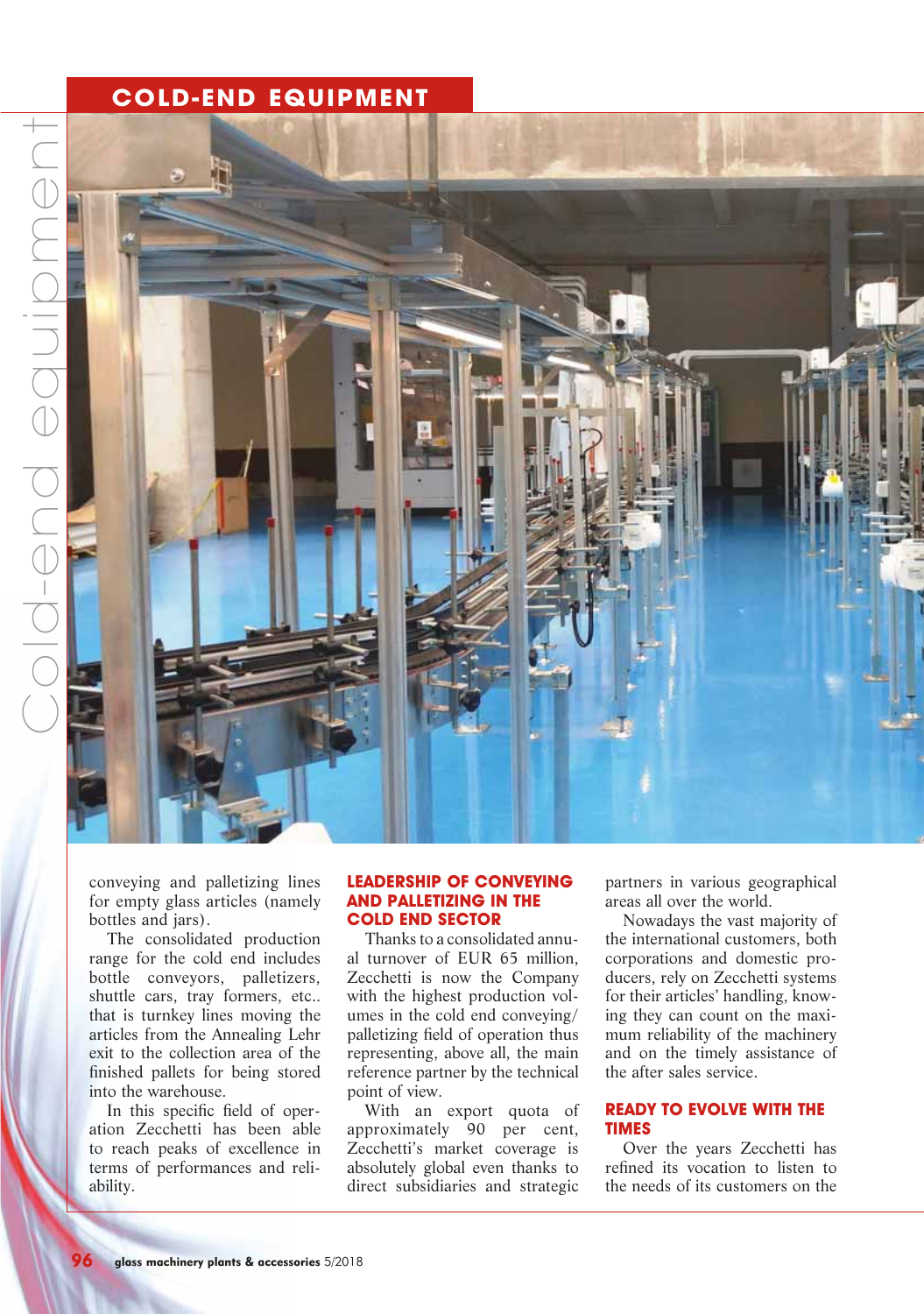



## **Zecchetti - One for all, all for one**

Zecchetti is part of a multi-business group of companies located in Montecchio Emilia, with activities ranging from the production of earthmoving/building telehandlers – under the Brand DIECI – to the production of metal furnishings for industry in general – under the Brand FASMA. The group, continuously growing day-by-day and operating worldwide, currently counts a total of about 600 employees for a total annual turnover of around EUR 200 million.

**Zecchetti export share: 90% 1960: year of foundation Almost 60 years of experience and know-how**

basis of the conviction that the most effective way to grow as a secure and long-lasting partner is to constructively engage in interaction with end users.

The constant activity of Research & Development, carried out by a dedicated team,

combined with the strong commitment to synergies with its customers, enables Zecchetti to respond quickly to changes in the packaging market and to the evolutions of glass factories needs.

Always bearing in mind, as a guideline, the maximizing of component quality and reliability (having to operate  $h24/7 - 365$ days/year) the traditional production range for the cold end area was extended with the proposal of automated warehouses, thus creating a real 'bridge' between annealing lehr and automated storage.

The result is that Zecchetti continues to take care of products, after having palletized them, also in the area of pallet storage, beyond the full pallet packaging.

#### **ZW FOR….ZECCHETTI WAREHOUSING**

Starting from 2006, Zecchetti created its Warehouse Division for the design and construction of storage/picking systems.

In this context, Zecchetti has defined two distinct production lines:

- a first family of solutions, named 'Vertical Warehouses', housing storage trays automatically moved in and out;
- a second family named 'TRASLO' which includes a wide range of Stacker Cranes for the Automated Storage/ Retrieval of full pallets into plant internal shelving or into self-supported shelving.

#### **TRASLO STACKER CRANES: RESPONDING TO CUSTOMER NEEDS**

Each automatic storage solution is based on high standards of quality and efficiency, which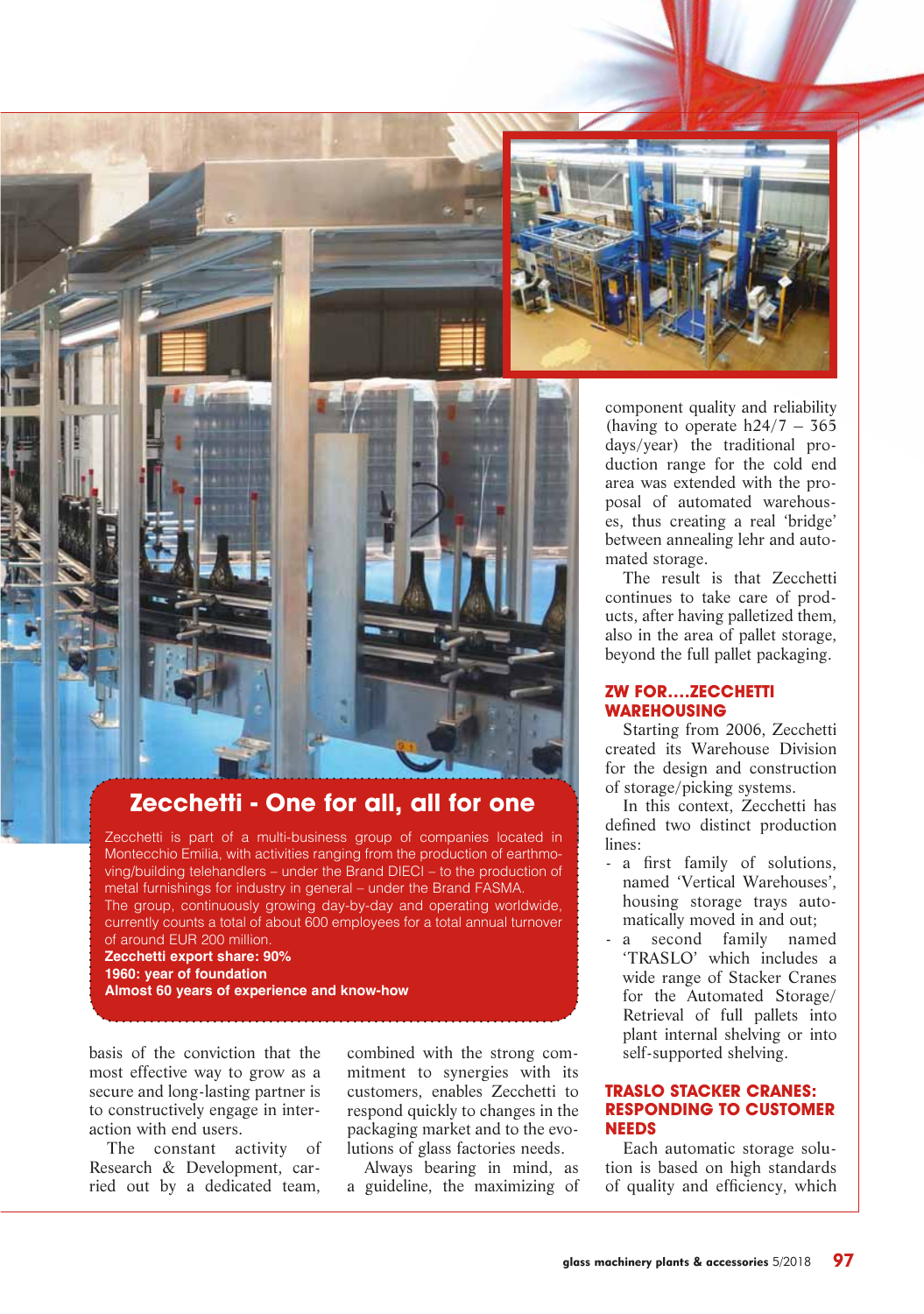## **COLD-END EQUIPMENT**

can be customized time after time according to the different needs of each individual client.

The different layout and configuration requirements of the automatic storage periphery subsystems can be easily satisfied thanks to Zecchetti pallet handling equipment such as roller/ chain conveyors, AGV, Shuttle Cars and Pallet Tracking Systems which belong to the Zecchetti range of products.

This means that choosing Zecchetti as a partner for the cold end gives the possibility of having a single interlocutor with whom to dialogue, and a single fully integrated control system.

#### **AUTOMATION: SYNONYMOUS WITH SECURITY**

The automation solutions proposed by Zecchetti combine numerous advantages: not only a rationalization and an enhancement of spaces, but also increased security for goods and operators.

In fact, the Automated Warehouse ensures a safer and